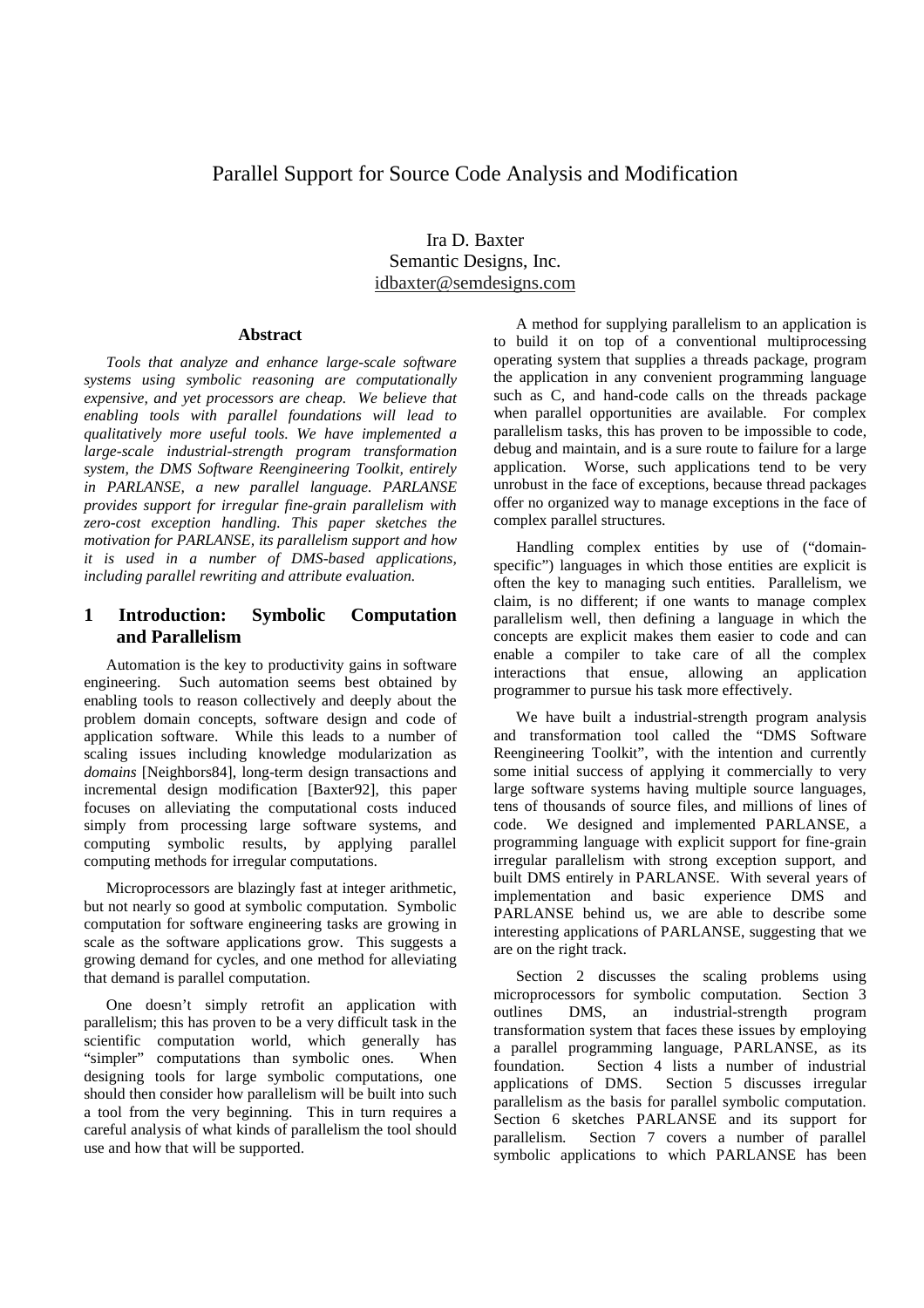applied. Section 8 provides a summary of results.

#### **2 Microprocessors and Symbolic Computation**

Modern microprocessors are designed to execute basic integer instructions quickly by using deep pipelines, multiple function units, "large" instruction and data caches, and branch prediction/avoidance schemes. Deep pipelines enable the execution of multiple instructions by overlapping execution phases; multiple functional units allow the harnessing of instruction-level parallelism. This can often achieve peak rates of 1-3 instructions per clock. Large caches (typically 250K-2Mb) lower the cost of repeated memory accesses to the same data. Typical data access at memory cycle times is about 50nS and caches typically reduce access time to effectively single-clock access times to previously captured data. Since caches are modest in size compared to the main memory, any program that must touch data volumes larger than the cache are reduced to memory access times rather than cache access times. A deep pipeline must be continually fed new instructions to maintain high throughput, and conditional branches make it difficult to determine which sequence of instructions to follow. Mispredicting branches can cause such deep pipelines to flush when a branch is taken, reducing the throughput rate to 1 instruction for the tens of clocks it takes to refill the pipe, losing a performance factor of 60 or more. Consequently, such processors implement many heuristics to predict branches, and even offer methods to avoid branches by defining instructions with conditional execution (Intel MOVCC, ARM).

Large software systems can have millions of source lines of code (SLOC). The Linux kernel 2.4.2 has  $2.3x10^6$ SLOC of C code alone [Wheeler02]. Windows 2000 purportedly has  $29x10^6$  SLOC [Lucovsky00]. A typical line of C code translates to about 6 abstract syntax tree nodes, so Windows 2000 is  $0.18x10^9$  nodes. A 1GHz CPU may provide 2 GIPs peak; a trivial analysis requiring 100 instructions per node then requires 10 seconds of CPU. If we somehow succeed in fitting AST nodes fit into single cache lines, the program still exceeds the size of the cache by orders of magnitude, so cache line accesses run at memory speeds, ensuring that simply touching the entire program costs 10 seconds. If we wish to give an engineer a fast turnaround tool after exhausting our algorithmic bags of tricks, our only available alternative is to provide parallel computation to alleviate these costs.

Actual computations are more expensive than these. We typically wish in match program fragments against patterns, apply multiple program transforms to a small fragment of source code to analyze/enhance it, or compute inferences over the source program. Such symbolic computations take hundreds of instructions per tree node when executed interpretively. Compiling such symbolic computations is clearly a good idea, when one has the time and energy to build such special purpose compilers. However, even such compilation can only alleviate the costs; scale ultimately can always demand more computational horsepower than we have available.

Ultimately, symbolic computation on large artifacts is simply expensive. It makes sense to optimize an engineer's time by applying multiple processors in parallel to tasks of interest to the engineer. It is well known that it is extremely difficult to parallelize a program after it is implemented; the conclusions is that any large parallel symbol computation should be designed to run in parallel from the beginning. This is turn requires that the symbolic computation be coded in a system which makes it practical and efficient to encode parallel symbolic computations.

A happy consequence of the microprocessor revolution is that the incremental cost of additional microprocessors in a computer system is small. A typical CPU in a \$1000 system costs retail \$125 (AMD). The CPU vendors have reached market saturation; most computer system users already have one or more systems, and little motivation to buy another except as replacements. To maximize their profits, CPU vendors will, we think, increasingly turn to placing multiple CPUs in single systems with shared buses ("Symmetric Multiprocessing") to leverage such system replacements. We can already see this effect in the marketplace; commodity 2 and 4 way SMP systems are widely available commercially. Initial attractions of such offerings are faster processing of graphics for games and pictures (Apple Power Mac G4), so this can be justified from a pure consumer focus. Other vendors provide largerscale microprocessor systems as servers; Unisys offers up to 32 Pentium 4s in a single SMP system (E7000).

#### **3 DMS**

Early experience with Draco [Neighbors84], a multidomain program transformation system, lead to automated porting between LISP dialects between two very different platforms [ABFP86]. The ideas behind the port eventually lead to a theory of Design Maintenance by capture, revision, and replay of transformational designs [Baxter90, Baxter92, BaxPidg97], driven by "designs" that explain program functionality, performance, implementation, and rationale [Baxter01b].

The vision of Design Maintenance as a practical, scalable tool is the driver behind the present commercial implementation of the DMS Software Reengineering Toolkit [DMS2001]. DMS is presently available for industrial strength reengineering and code-generation applications. Future versions should be capable of reverseengineering low-level applications back to specifications [BaxMeh97].

The DMS Software Reengineering Toolkit is generalized compiler technology used to carry out practical,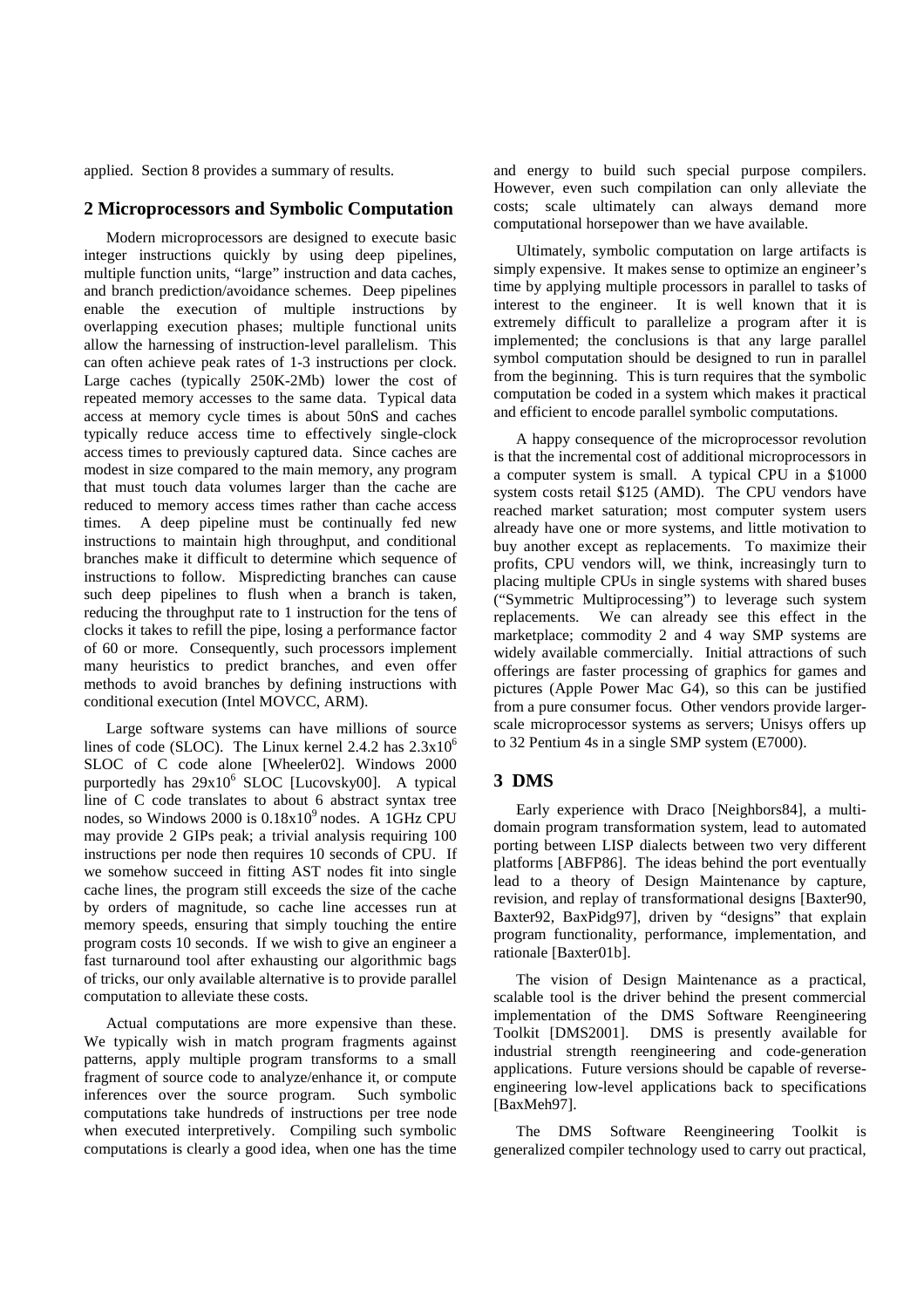custom automated analyses, enhancement and code generation for large-scale software systems. The core component of DMS is a rewriting engine, enabling the principal benefit: reuse of generative knowledge cast as source-to-source transformations. However, the core issue for realizing a practical system is *scale*, along a number of axes. DMS provides for scale in encoding and working with multiple domain languages, at multiple levels of abstraction, for million-line source/target systems, using parallel computation as a foundation.

We believe that DMS provides the "right" generative technology base, in which reusable *implementation knowledge* (rather than code) is cast in the form of:

- 1) Specification parsers using robust GLR/Tomita [Tomita86, vandenBrand98] parsers, to simplify the problem of defining arbitrary human-readable specification languages and acquiring specification instances to drive generative processes. (The DMS vision includes the notion of graphical domains, but this is not presently implemented).
- 2) Source-to-source transformations ("component implementation knowledge"). These
	- a. implement optimizations with a domain and refinements between domains [Neighbors84]. (Unlike Draco, procedural and mixed transformations are also

practical under DMS.)

- b. are tightly integrated with the parsing and lexing technology to enable use with real languages (such as C++, Java, Progress)
- c. are executed by an associativecommutative rewrite engine, enabling good symbolic simplification for arbitrary arithmetic and Boolean formulas
- 3) High-level reusable knowledge about sequencing of transformations,
- 4) Domain-language specific analysis procedures usually implemented generatively by DMS from attribute evaluator specs
- 5) A *parallel* execution foundation (PARLANSE) to maximize the amount of computational horsepower available for analysis or transformation (the attribute evaluators are compiled by DMS into parallel PARLANSE code based on attribute information flow).

Some other generative methods, while widely available and therefore initially attractive, fail to handle scalability issues and will ultimately lead their users to long-term problems.



*Figure 1: DMS Architecture*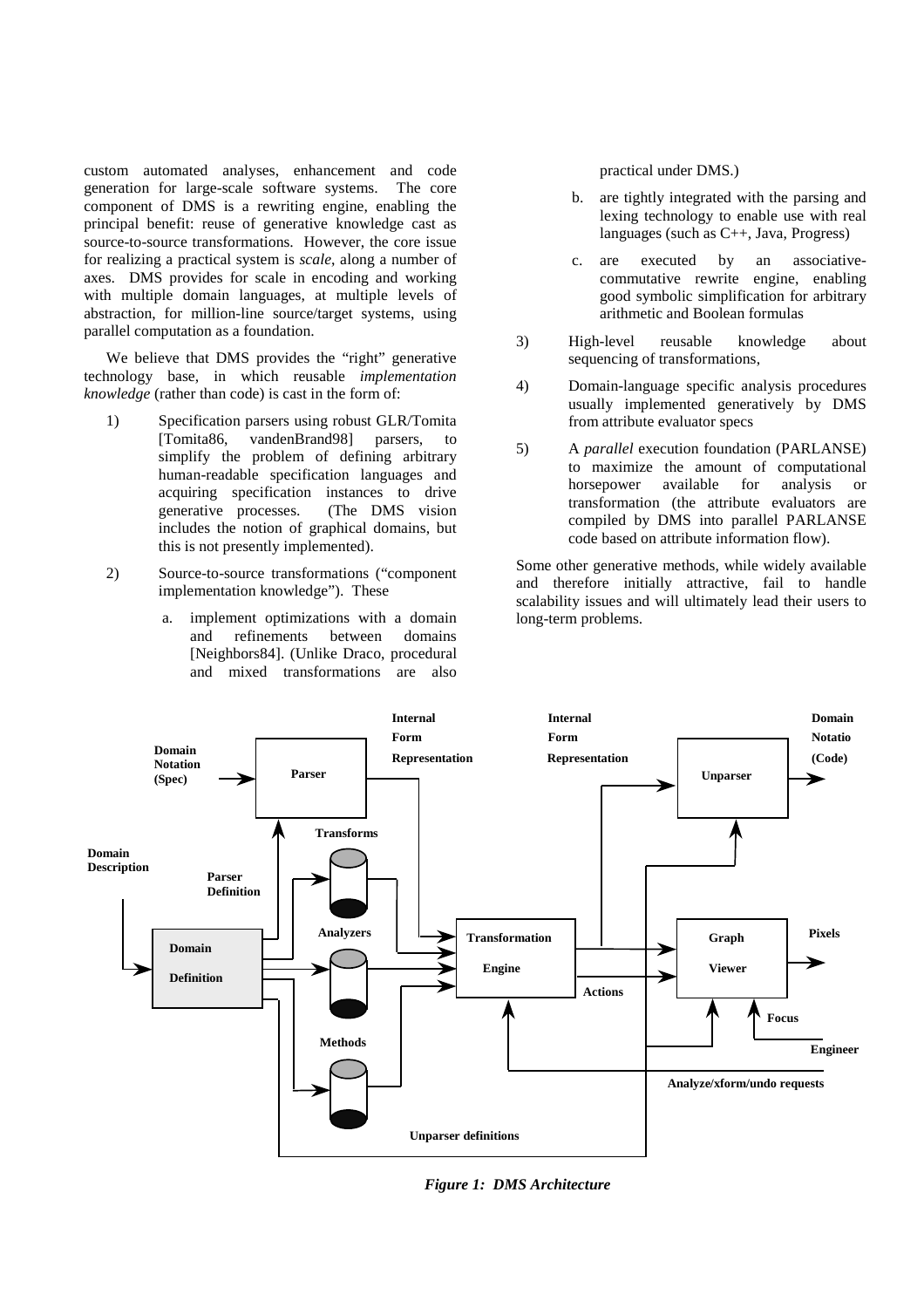### **4 Applications of DMS**

DMS has been used for a number of practical industrial applications, most focused on reengineering but some on generation:

- 1) Source formatting ("beautification"), and its converse, obfuscation by consistent identifier mangling
- 2) Removal of dead preprocessor conditionals from C source code (tens of rules) [BaxMeh01]
- 3) Detection of duplicate ("cloned") code (procedural analysis implemented in parallel), and macroized removal of clones (tens of rules) [BaxterEtAl98]
- 4) Insertion of test-coverage probes for Java, C and COBOL (with nearly trivial generalization to other languages) (roughly a hundred rules) [Baxter01a]
- 5) Porting JOVIAL (a legacy DOD language) to C, including translation of macros (commercial work in progress, several thousand rules). A 400K SLOC application has been ported and is under evaluation at the time of writing.
- 6) Generation of factory controller code from factory manufacturing process descriptions (commercial work in production; thousands of rules, several layers of domain languages and refinements, very strong Boolean formula simplification)
- 7) Generation of fast XML parsers from XML DTDs (work in progress; tens of rules)
- 8) DMS Self application:
	- a. Generation of fast UNICODE lexers
	- b. Generation of *million-line* parallel partialorder attribute evaluators, via DMS-based attribute evaluators
	- c. Source prettyprinting
	- d. Test probe insertion

Research work using DMS is focusing on reengineering Web sites [Ricca02].

Since DMS is neutral about the languages it processes, it is expected to be very useful in handling hardware design languages such as Verilog, and mixed language hardware-<br>and-software co-designs. We have done some and-software co-designs. experimental work with Verilog and VHDL.

# **5 Irregular parallelism and Symbolic computation**

Parallelism generally brings one of two models to mind: data parallelism and distributed computation. Data parallel models are those in which there exist large bodies of data which can be partitioned in parts that need essentially homogeneous processing. It is traditionally seen in physical model computations in the form of large arrays (e.g, a billion elements), which are partitioned into geometrically regular subregions and distributed across a number of processors, each of which processes its elements (typically applying only a few machine instructions per element, such as multiply-and-accumulate) and exchanges subregion edge data as needed with its assigned subregionedge neighbors. These processors tend to synchronize at the end of each conceptual processing step (such as a matrix multiply).



Distributed computation tends to be seen in applications where the work can be statically divided into possibly heterogeneous parts and distributed across possibly heterogenous processors (some of which are designed to carry out their part of the computation efficiently, such as an FFT, or have access to a key resource, such as a database), which communicate as needed to manage the entire computation. Both of these classes are successful when the computational fragments are relatively large compared to the communication and synchronization costs.

There is a third class of parallelism which seems not widely discussed, which we call "irregular parallelism" (sometimes called "control parallelism). This class occurs when there is a large amount of computation to do, but the individual parts are heterogeneous, small to modest in size,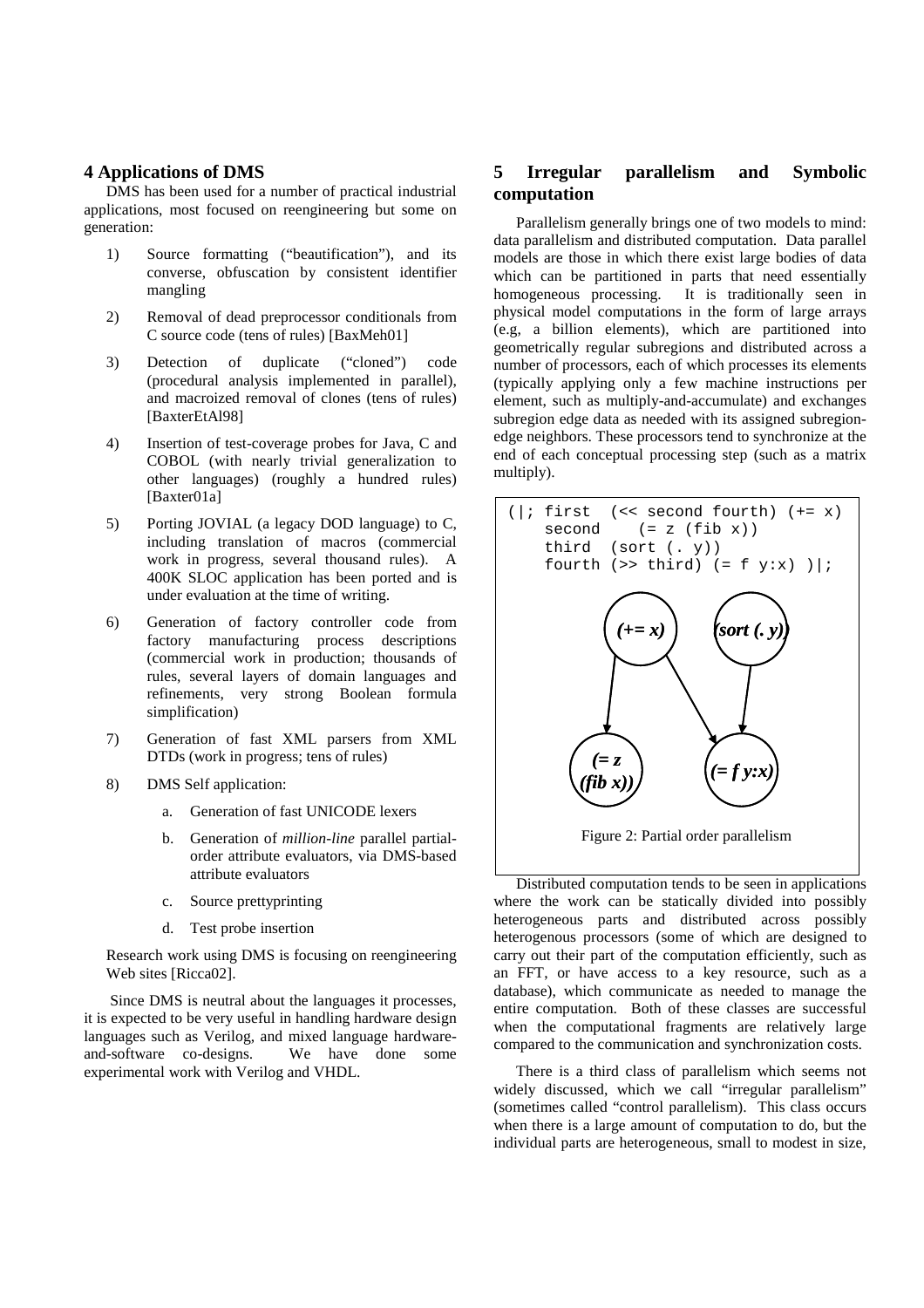are unpredictable in advance, and require considerable synchronization. Additionally, one may speculatively compute results (possibly in parallel), leading to the need for stopping useless speculative computations.

Symbolic computation for program analysis and manipulation seems to fit this model well. Here, primitive data elements are fragments of a program representation such as an abstract syntax tree node and its near children. Scale occurs because individual element computations can be expensive (pattern match, rewrite, attribute extraction/composition/movement), because rewriting for (e.g. Boolean) optimization can be NP complete, and because the program to be manipulated can itself be quite large (million-line C programs, or factory-controller code containing 25K complex Boolean expressions). Speculation can occur when searching a space of possible answers.

Considerable research in irregular parallelism (without speculation) occurred under the rubric of "dataflow computation" [Arvind93], and was the initial inspiration for PARLANSE. Dataflow research focused essentially on hardware supporting distributed computations with granularity roughly matching the primitives of the computation (add, index, compare, etc.). This did not lead to any commercially successful systems because of the requirement for special hardware, and the overhead (communication and synchronization) costs dominated the actual computation costs, and consequently the resulting computation rate was not very good. A key insight from

this research was the notion of controlling the size of the computational grain to ensure that the overhead is only a modest fraction of the actual computational work done, to achieve efficient execution.

### **6 PARLANSE**

PARLANSE (a pun for "language") was designed to efficiently express irregular parallelism, and enable the construction of a large software systems (Thus, the name, PARallel LANguage for Symbolic Expression). This meant trying to achieve several goals:

- 1) Ensuring that the language could be compiled to very good code in the *absence* of parallelism
- 2) Simplify the specification of parallelism and its management
- 3) Integrate exception handling with parallelism
- 4) Controlling grain size to aid efficient computation
- 5) Providing software engineering support.

The first issue is a "do no harm" issue. Not every block of code can be highly parallel, nor can one achieve a meaningful speedup if one executes, in parallel, code which is necessarily significantly slower than that producible by good compilers for sequential languages. This suggests that most code sequences, especially the sequential portions, should be competitive in performance to that produced by good compilers for standard languages. As a consequence, we chose a "C" like foundation for PARLANSE, because much of the focus of the compiler community is on compiling C-like languages. Thus the

```
(define merge_sort_in_place (procedure [data (reference (array SomeType 1 dynamic))])
  (action
    (local
       (||
          (define small_fast_sort (procedure [lower integer] [upper integer]) ... )define
          (define merges_subsequences (procedure [lower integer]
                                                   [midpoint integer]
                                                   [upper integer]) ... )define
          (define sort_subsequence (procedure [lower integer] [upper integer])procedure
             (action (;; (ifthen (>= lower upper) (return) ); sorted subsequence
                          (ifthen (< (- upper lower) 20)
                             (;; (small_fast_sort lower upper) (return) );; )ifthen
                          (local (= [midpoint integer] / / / (+ lower upper)) // ) =(;; (|| (sort_subsequence lower (-- midpoint))sort
                                     (sort_subsequence midpoint upper)sort
                                  )||
                                 (merge_subsequences lower midpoint upper)
                             );;
                         )local
                     );;
             )action
          )define
       )||
       (sort_subsequence 1 (upperbound data 1)) ; top level call on subsorting
    )local
  )action
)define
                              Figure 3: Parallel Sorting by Divide and Conquer
```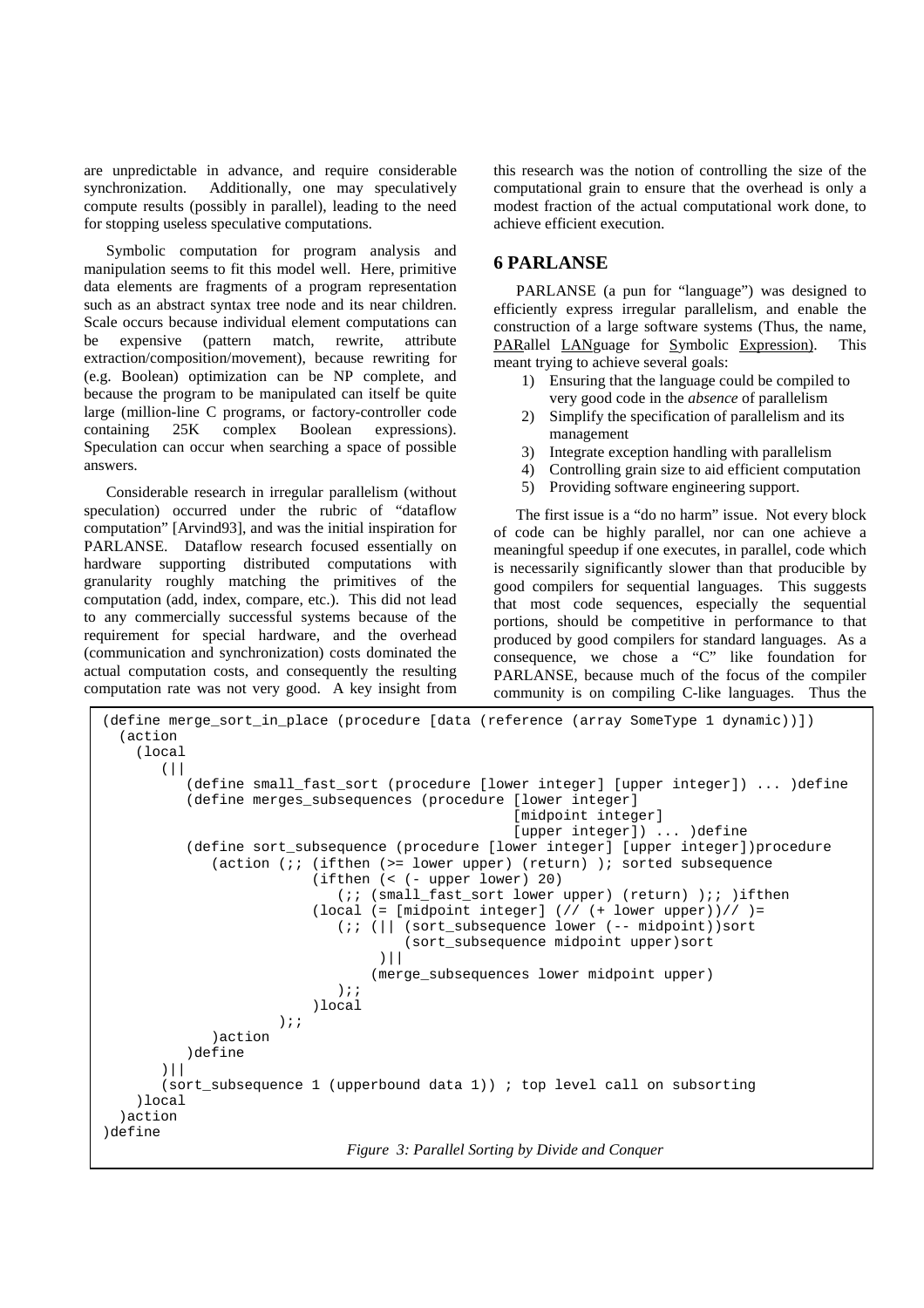language has the following constructs, which were often modeled initially after those in C:

- Scalar data types: boolean, integer, character, float with the usual typed arithmetic over such values. A symbol type provides valueless but comparable identifiers which are globally unique (rather like enumeration value names).
- Compound data types: static arrays, structures, and tagged unions. Strings are simply arrays of characters. Unlike C, arrays always have a known size, and there are dynamic arrays which can be resized at any time.
- Reference (pointers) to any type. Unlike C, no pointer arithmetic is allowed, athough one can take the address of a structure slot or static array element.
- Standard side effects such as assignment and incrementation of variables.
- Standard control constructs such as if then, while, do, function/procedure call, etc.
- Functions (and procedures). Unlike C, these take an explicit structure as an argument; one can build an argument list independently of calling a function. Unlike C, function signatures are explicit types and can be defined by a source library and used by name; this allows us to change signatures of libraries easily. Unlike C, functions are first class, lexically scoped and can be passed as values. Since programmers should not know much about sizes of values PARLANSE can pass arbitrarily big values to and

from functions, and the compiler manages this efficiently based on the size of the result. PARLANSE programmers do know that it is cheaper to pass some values by reference. Because PARLANSE is a parallel language, activation records are heap allocated.

• Data access paths. Rather than complex syntax for array and structure access, PARLANSE simply simply separates access elements by a colon, e.g., A:B:C. The meaning is determined by context.

The second issue is to make parallelism easily accomplished by the engineer, and easily extracted from the application, so that the compiler doesn't have to struggle to locate it. We chose to do this by providing two facilities: a) the notion that expressions are dataflowparallelism by definition, b) the programmer can easily specify standard parallelism idioms, and actually has to specify sequentiality in an effort to discourage sequentiallyby-accident.

Exception handling has proven its worth repeatedly in building large complex systems (like DMS). It seems especially important to make exception handling work properly even in the presence to parallel constructs, and no practical language available when we started in 1996 (or even today to our knowledge) provides reliable exception handling that crosses parallelism boundaries (e.g., Java exceptions work only within threads). In retrospect, implementing exceptions in PARLANSE was one of our best decisions. DMS allows parameterized exceptions to be declared, raised, caught, inspected, and propagated. An extremely nice property is that exception handler overhead is exactly zero if no exceptions occur, so PARLANSE

```
(define parallel_visit (procedure [tree AST:Node]
                                   [visitor (action (procedure [node AST:Node]))]
   (action
      (local
         (|| [tree_walk team]
             (define visit root and children (procedure [subtree AST:Node])
                (;; (do [i natural] 1 (AST:Nchildren subtree) 1
                         (draft tree_walk
                                visit_root_and_children
                                (AST:NthChild subtree I)
                         )draft
                     )d<sub>o</sub>(visitor subtree)
                 );;
             )define
          )||
          (;; (visit_root_and_children tree)
              (wait (event tree_walk)) ; wait for all grains to finish
          );;
      )local
    )action
)define
                … (parallel_visit my_tree (action (procedure [node AST:Node])
                                                  (rewrite node rules)
                                         )action )parallel_visit Figure 4: Parallel Tree Walk and
                                            Parallel Rewriting
```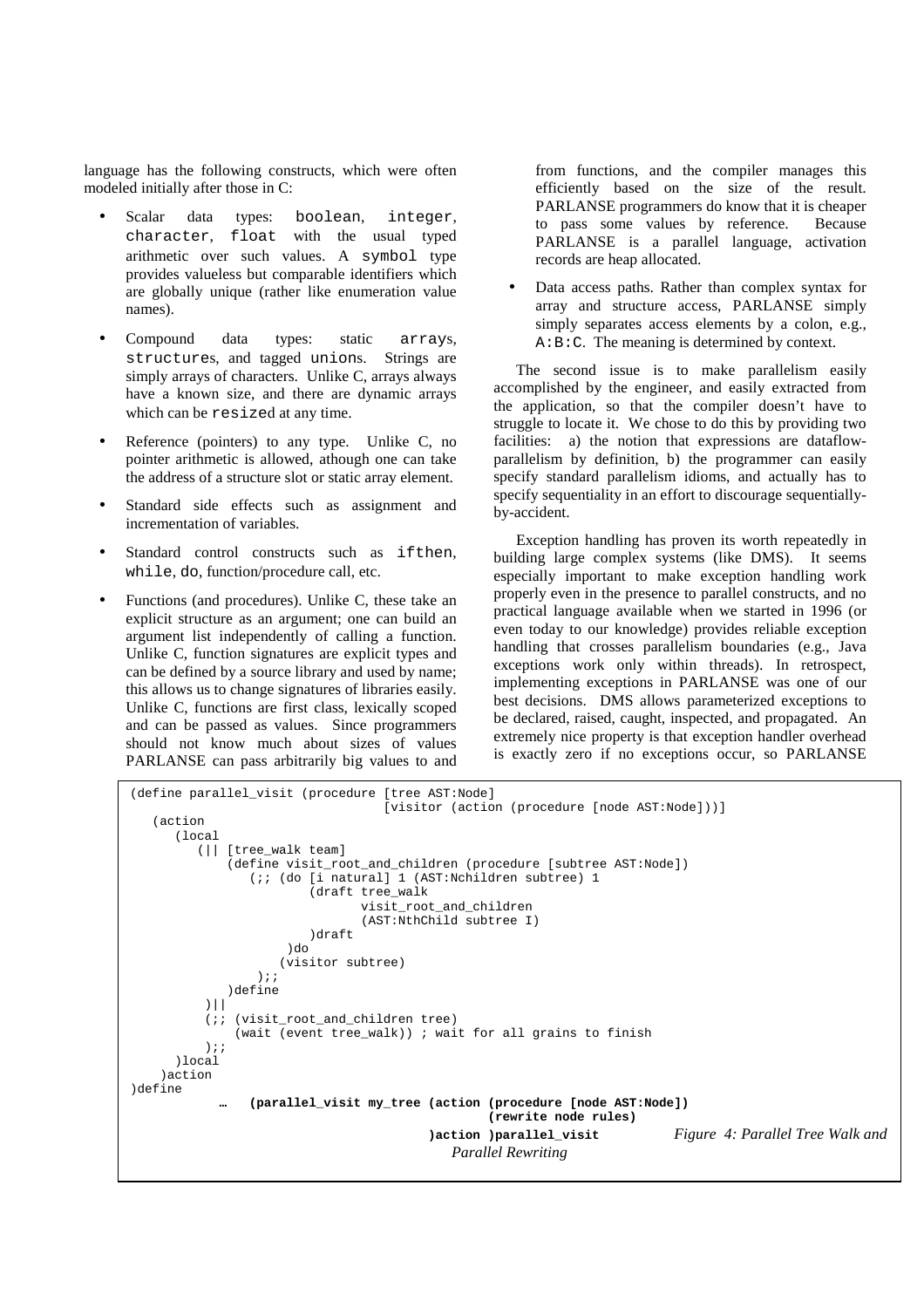applications often use exceptions instead of explicit comparions to efficiently handle rare cases.

Simply being able to specify parallelism does not help if the grain size is too small (causing too much context switching time overhead) or too large (not enough parallelism to win). However, only the compiler is likely to have a really good idea of what the proper grain size is on an architecture. As a consequence, parallelism in PARLANSE is often advisory ("potential parallelism") rather than mandatory, and the compiler is allowed to coalesce parallel computations as it sees fit. So while PARLANSE has computation grains as explicit entities, often parallelism is not specified for grains, but rather for code, and the compiler handles all the grain management in such cases. The principal means by which this is achieved are the "potential parallel" construct and its generalization, the "partial order" construct. The current compiler does not coalesce grains, but heavy use of the potential parallelism construct leaves the next compiler free to do as it sees fit.

What we have done is to arrange for the compiler to manage much of the implicit grain initialization and context switching. This enables the current PARLANSE compiler to create, schedule, run, stop, and destroy a grain with some 30 machine instructions. Consequently a block of 60 machine instructions in a grain can allow a 2 processor system to outperform a single processor system.

Good software engineering support can make building a large system easier and more manageable. Besides exception handling, PARLANSE offers modules, name space management, and good debugging facilities. Modules allow sets of named PARLANSE entities to be grouped into conceptual packages, with public and private definitions. PARLANSE provides nested name spaces with lexical access even for passed function values.

By providing assertion statements (trust) that are automatically converted into runtime tests by a compiletime debug switch, we made it easy for programmers to state checkable constraints. In addition, the compiler

```
(define parse_file_set (procedure [files (array (reference string) 1 dynamic)])
  (action
    (local (|| [live_parsers team]
               (= [parsed_files HashTable] ; atomically updateable hash table
                   (InitializeHashTable (action (procedure reference HashTableEntry))
                                                 (= ?:parsed ~f) ; initialize slot to false
                                         )action
                   )InitializeHashTable )=
               (define parse_file (procedure [file (reference string)])
                   (local (= [needs_parsing boolean] false)
                      (;; (Update parsed_files file
                             (action (procedure (reference HashTableEntry)
                                      (ifthen (~ ?:parsed)
                                         (|| (= ?:parsed \sim t) (= needs\_parsing \sim t) ))ifthen
                             )action )Update
                          (ifthen needs_parsing
                             (local [= [tree Node](Parse file))
                                (AST:ScanNodes tree
                                    (procedure [node Node])
                                      (ifthen (IsIncludeFile node)
                                         (draft parse_file (IncludeFileName node))
                                      )ifthen
                                   )procedure
                                )AST
                             )local
                          )ifthen
                      );;
                   )local
               )define
           )||
       (;; (do [i integer] 1 (upperbound files 1) 1
               (draft live_parsers parse_file files:i) ; put these files into work list
            \overline{h}(wait (event live_parsers)); wait for all parsers done
       );;
    )local
  )action
)define
                              Figure 5: Parsing Many Source Files in Parallel
```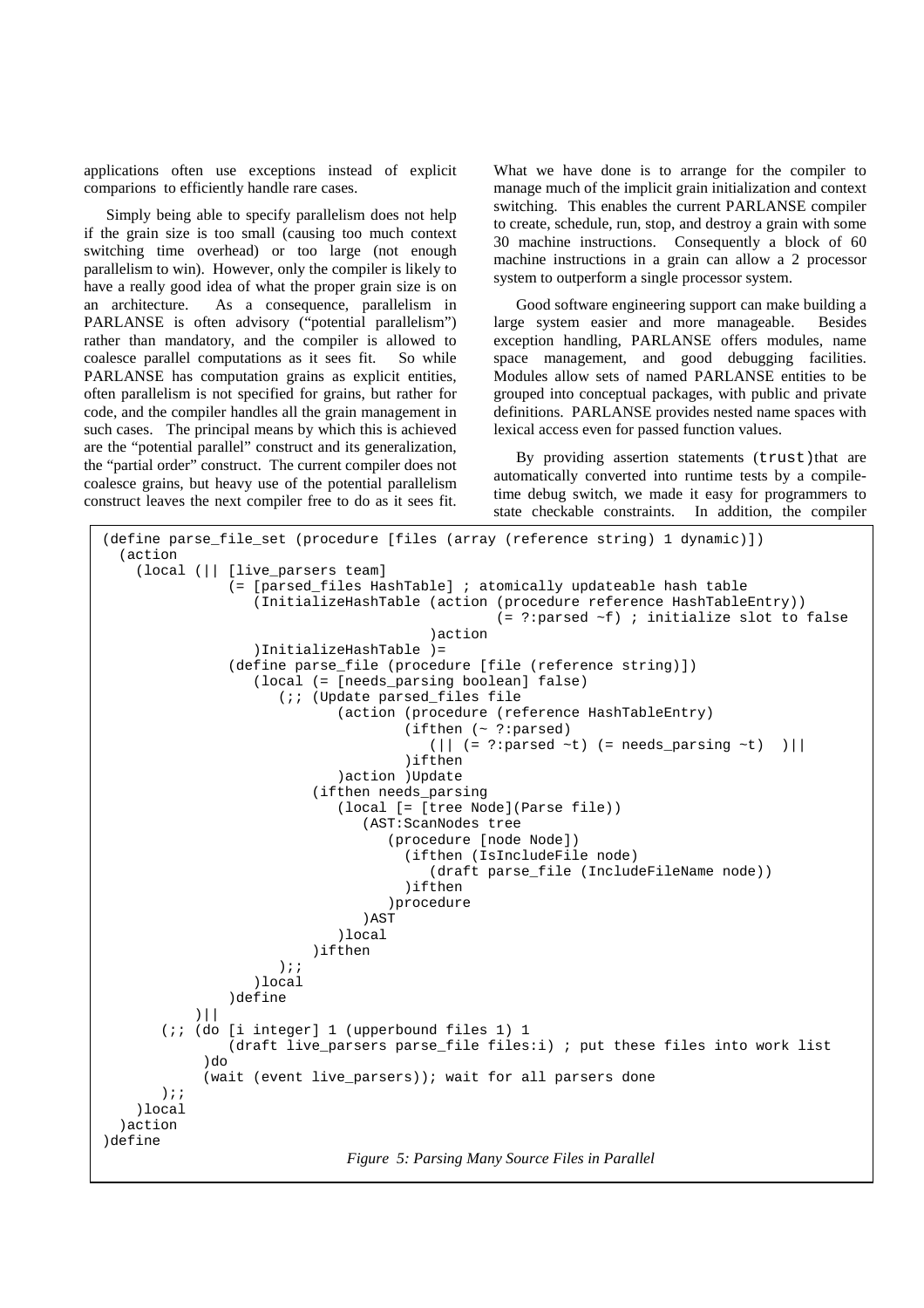inserts array range checks, invalid pointer checks (but not dangling pointer checks), and verifies that union tags are set properly when union accesses are made. Well-written PARLANSE codes tend to have such assertions every 10 lines or so, and violations of the assertions produce source location information directly. We find most bugs by reported assertion violations. We plan to add pre and post conditions to function signatures in the future.

Dynamic storage is a necessary curse in symbolic programs. You must have it, and you must clean up afterwards. We chose not to have a garbage collector, because in 1996 nobody knew how to build a parallel one and we could not risk the DMS project fate on an unimplementable idea (to date, there are still very few practical parallel garbage collectors, and they only exist in research systems). Instead, we provide the usual primitive facilities of new and free, adding the notion of a referenceable storage pool from which a new can be performed, and which can be freed as a unit. A pool is generally created when a subcomputation starts, and released when finished, so "leaks" of storage with respect to the pool are only transient effects. We believe this idea will still be useful, and certainly does not stand in the way of an eventual garbage collector. For many listconstruction tasks where the list is modest size, our lowoverhead dynamic arrays have turned out to be spectacularly useful and efficient.

PARLANSE has some other unusual properties. It distinguishes between values and entities. Values can be copied, processed, and compared for at least equality, and for which one cannot construct a reference. Entities are individually unique, to which only entity-type-specific operators can apply, always including "construct a reference". A classic entity found in most languages is the variable, which has operations to fetch and store its value. Other entity types represent items managed by PARLANSE such as pools, individual parallel grains of execution, and semaphores. The new operator can dynamically create new entities as needed.

The language is entirely based on UNICODE, allowing UNICODE strings and names. In symbolic computation for arbitrary domains, it is convenient to name things they way the domain names them; if the language naming convention insists on a fixed character set, then some domains will have names that are difficult to express. PARLANSE allows identifier names to be arbitrary strings by use of judicious escape characters. Thus grammar token names, no matter how spelled, can be easily written in PARLANSE.

The oddest quirk is probably the LISP-like notation we chose to use for PARLANSE. All language forms have the syntax

(*keyword form1 form2 … formN*)*keyword* The idea was to avoid the usual endless language-design

```
nested_class_declaration = nested_class_modifiers class_header class_body ;
<<BuildSymbolTableFrame>>:
     {
       IF nested_class_declaration[0].entity_kinds == MemberClassInInterface THEN
          nested_class_declaration[0].modifiers =
            AddOneModifierToModifiers(AddOneModifierToModifiers(nested_class_modifiers[1]
                     .modifiers,ModifierPublic),ModifierStatic);
       ELSE
         nested class declaration[0].modifiers = nested class modifiers[1].modifiers;
       ENDIF;
       class_body[1].symbol_space =
             CreateChildSymbolSpaceOf(nested_class_declaration[0].symbol_space,+1);
       AddToNodeToSymbolSpaceMap(class_body[1].,class_body[1].symbol_space);
       class_body[1].constructors = CreateSymbolSpace();
       class body[1].wrapper declaration =
        AddClassSymbolToSymbolSpace(nested_class_declaration[0].symbol_space,
                                 class_header[1].simple_name,
                                 MemberClass,
                                 class_header[1].node,
                                 nested_class_declaration[0].modifiers,
                                 VoidType,
                                 VoidSignature,
                                 class_body[1].constructors,
                                 class_body[1].symbol_space,
                                 nested_class_declaration[0].wrapper_declaration);
       class_body[1].label_space = nested_class_declaration[0].label_space;
       AddToNameResolutionTable(class_header[1].node,class_body[1].wrapper_declaration,
                                false);
     }
```

```
Figure 6: Attribute Grammar Evaluator Specification to Process Java Class Header
```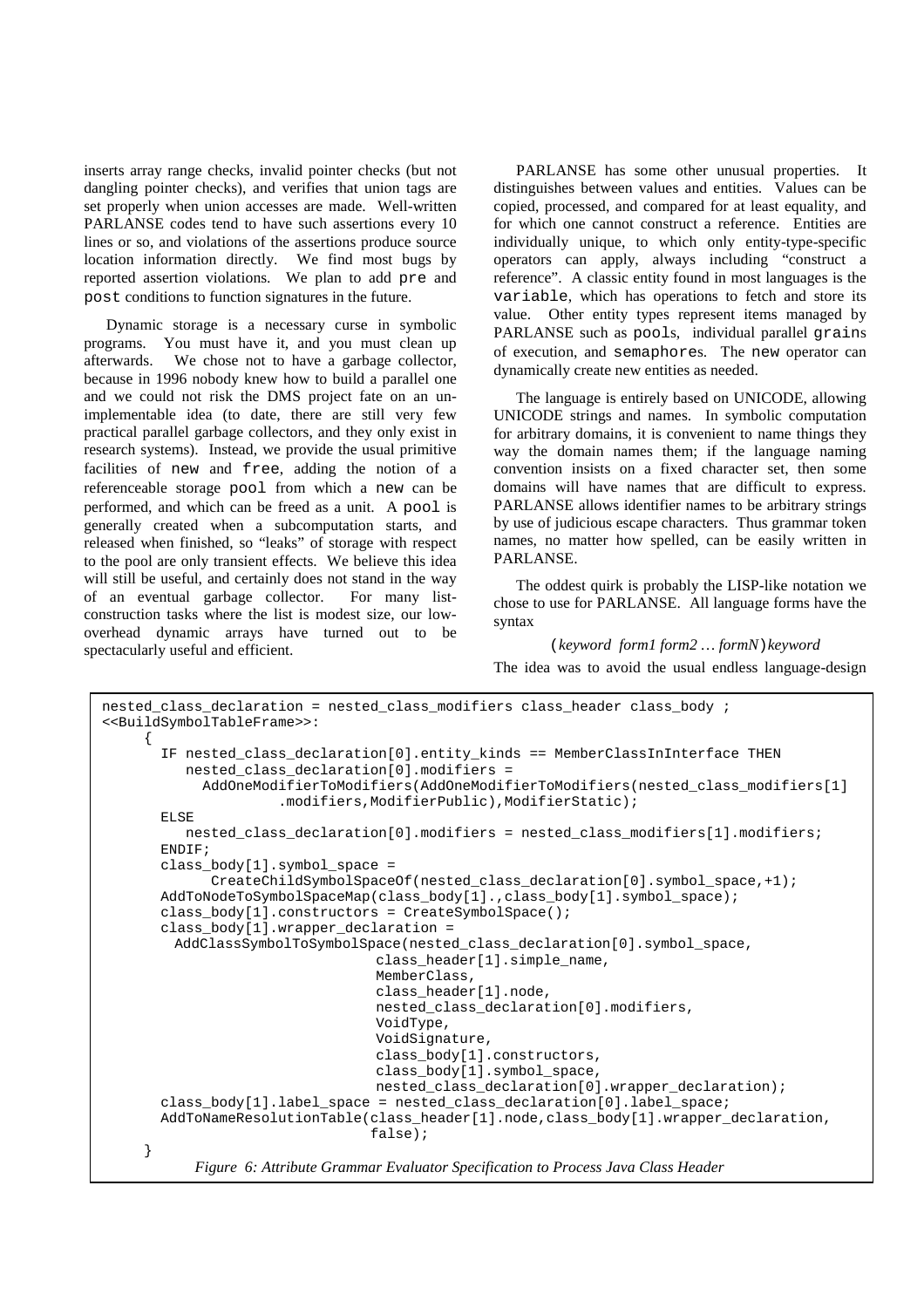arguments about what punctuation to put where. In retrospect, we traded it for an argument about what keywords to put where; fortunately, the supply of keywords can be vast and so we never ran out of "punctuation". The trailing keyword is optional and is called "coloring"; if present, the compiler insists it match the opening keyword, thus catching most nesting errors easily. Well-formed PARLANSE programs are like rainbows with matching colors on each end.

### **6.1 Primitive parallelism: grain**

A parallel language must have some unit of dynamic execution, which in PARLANSE is a grain. Operations on grains include:

- (spawn *function data*) spawn creates a new grain executing *function* on the constructed function argument *data*., and returns a reference to a new grain.
- (wait (event *grain*)) The invoker waits until the *grain* completes execution.
- (abort *grain*) The *grain* receives an asynchronous abort exception, forcing it to clean up and finish.
- (doom *grain*) The designated *grain* is told to destroy itself after completion; no further attention to it is needed.

PARLANSE offers the classic semaphore with lock and unlock operators which we do not discuss further. More interesting are events, which can be signaled to indicate the occurrence of an significant action, and waited upon for such a signal. Once signaled, further waits cause no delays. The operation (event *grain*) is simply a means to obtain a reference to the event associated with a grain's completion. Events having values can participate in expressions as operands, and provide a direct means to implement certain dataflow computations.

Given grain operations (including new and free) and just semaphores, one can program, with enough effort, arbitrary dynamic parallel systems. This is essentially the services provided by an OS threads package, albeit more efficiently because of careful code generation by the compiler. It still has the disadvantage of relatively high overhead over other PARLANSE mechanisms.

All the operations on parallel entities happen atomically, so there are entire classes of errors one cannot make in PARLANSE that could occur with a conventional threads package (e.g., this thread is aborted halfway through the process of aborting another thread itself). We have no further space to discuss this here, but PARLANSE has considerably more machinery for managing this.

The PARLANSE compiler and runtime system cooperate to ensure that no more than an adequate supply of grains exist at any one moment, to avoid the problem of having unbounded parallelism consume unbounded space. Built in time-slicing also ensures that arbitrary parallel execution succeeds even on single processor machines.

### **6.2 Parallelism with purpose: team**

A team entity represents a set of grains (or subteams) forming a parallel computation with an implicit purpose. Its value is in its use to manage the execution and/or termination of the entire parallel computation associated with that purpose. A new team starts with an empty set of member grains.

- (draft *team function data*) A new grain is spawned executing *function* on *data.* The grain is added to the team, and then doomed..
- (wait (event *team*)) The invoker waits until all grains in the team have completed.
- (abort *team*) Each grain in the *team* receives an asynchronous abort exception.

Teams provide a more structured approach to managing sets of grains than provided by standard thread packages. In particular, teams enable a manager computation to wait for a team result without knowing how many team members exist, or how/when those team members came to be (including being started by other team members!). It also enables speculative computations to be clearly grouped and easily stopped if later deemed inappropriate.

# **6.3 Statically scheduled teams**

Dynamically constructed and managed parallelism is general, but has relatively high overhead. It is often convenient to harness statically-determinable parallelism. The PARLANSE compiler can manage this more efficiently precisely because it knows more, enabling it to issue instruction sequences to efficiently initialize, enque, and destroy the grains representing the static team.

Sequential code is the limiting case of a conceptual set of grains occurring in a serial order, and is coded as:

(;; *code1 code2 codeN* );;

for arbitrary blocks of code.

*Potential parallelism* declares that the set of computations can be executed in any order (including serially) and the result is acceptable. The compiler can ignore this parallel construct if the computations are too small. It is coded as

(|| *code1 code2 codeN* )||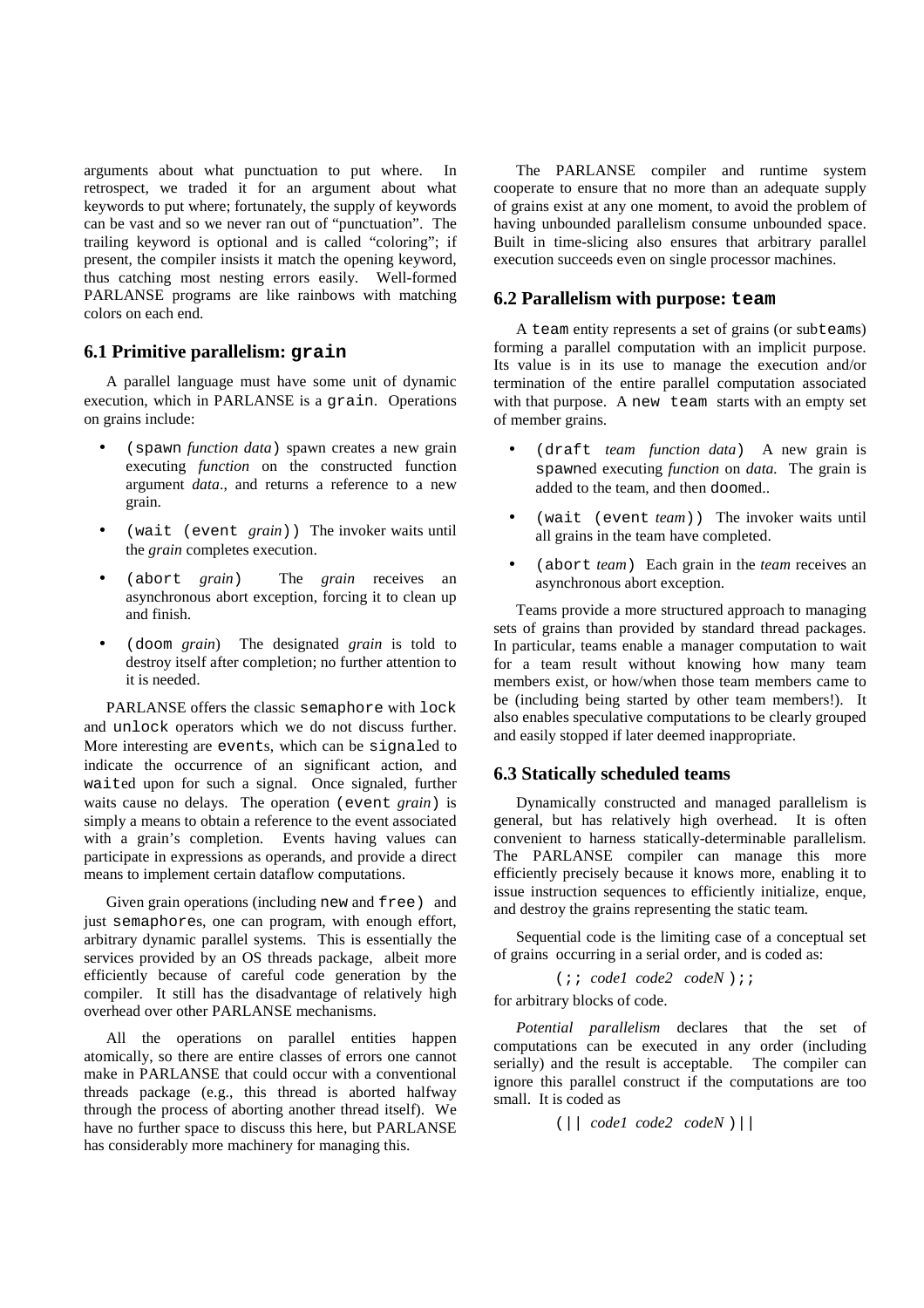*Partial order parallelism* shows necessary ordering relations between computations to achieve a desired effect. Each computation gets a label and an optional ordering relationship in time (<< before or >> after) with respect to other labels in the partial order.

> (;| *labe1l* (<< *labels*) *code1 label2 code2 labelN* (>> *labels*) *codeN* );|

Figure 2 shows the smallest partial order that cannot be coded with pure potential parallelism and sequentiality.

Partial order parallelism is also potential parallelism, because the computations can be ordered linearly and executed that way with no parallelism. It generalizes both sequential and potential parallism trivially.

# **7 Symbolic Parallel Applications**

In this section, we briefly exhibit a number of parallel computations implemented in PARLANSE. All of these examples have run on 1 to 8 way SMP Wintel systems.

# **7.1 Parallel sorting**

A parallel merge sort is shown in Figure 3. It uses potential parallelism to recursively divide and conquer the problem, by sorting both halves of a list, and then merging the sorted parts. Note the lexical scoping allows the recursive procedure to access the data array implicitly.

# **7.2 Parallel Tree Walk and Rewriting**

Following the divide and conquer theme, Figure 4 shows a parallel tree walk, applying a visitor function bottom upwards. In the bottom of the figure, we invoke the tree walk, passing an anonymous procedure (action) as the visitor function that calls a rewriting engine with a set of rewrite rules, to apply those rules to the action's tree node argument. This implements bottom-up parallel rewriting.

# **7.2 Parallel Parsing**

DMS is asked to parse software systems with thousands of files, often by giving it some source file subset which requires it to also recursively parse the *include* files mentioned by those sources. The code in Figure 5 mentioned by those sources. accomplishes this. Since the number of source files is unknown, we employ a team to carry out the collective work. Each spawned subparser parses its designated source file, then inspects its tree for *include* nodes, and spawns children parsers as needed. The hashtable tracks which files have been requested for parsing, to avoid repeated parses. While not shown, the hashtable module is access and update safe for parallel threads.

### **7.3 Parallel Attribute Grammar Evaluation**

Analysis of tree-structured artifacts can often be conveniently implemented using attribute grammars. DMS offers an attribute grammar evaluator to the analysis engineer. A useful analysis is the construction of a symbol table. Figure 6 shows a single attribute grammar rule for processing a Java class header. A DMS attribute rule passes (computed) values up and down the tree, and may also cause side-effects, such as updating the symbol table with the class name and type. The DMS Attribute Grammar Evaluator tool does a data flow analysis of the attribute rule computation, automatically determines a partial order that will effect the attribute rule, and synthesized PARLANSE code shown in Figure 7, with 9 partial order steps and up to 5 simultaneous units of parallelism

Our COBOL NameResolver is some 15000 lines of attribute grammar. The DMS attribute rule evaluator produces some 800,000 lines of partial order PARLANSE code to implement it. We believe this to be one of the largest parallel programs on the planet. It is in daily use.

# **7.5 Other Parallel applications**

PARLANSE has been applied to a number of other parallel applications, which we can only mention here for space reasons:

- Clone Detection on 1.5 million lines systems
- Java Name and Type Resolution (above the attribute grammar level), which pipelines symbol table construction.
- Fast interactive determination of selected graphical object on complex displays by recursive space partitioning.
- Parallel rendering of software engineering diagrams with several thousand nodes [Quigley02].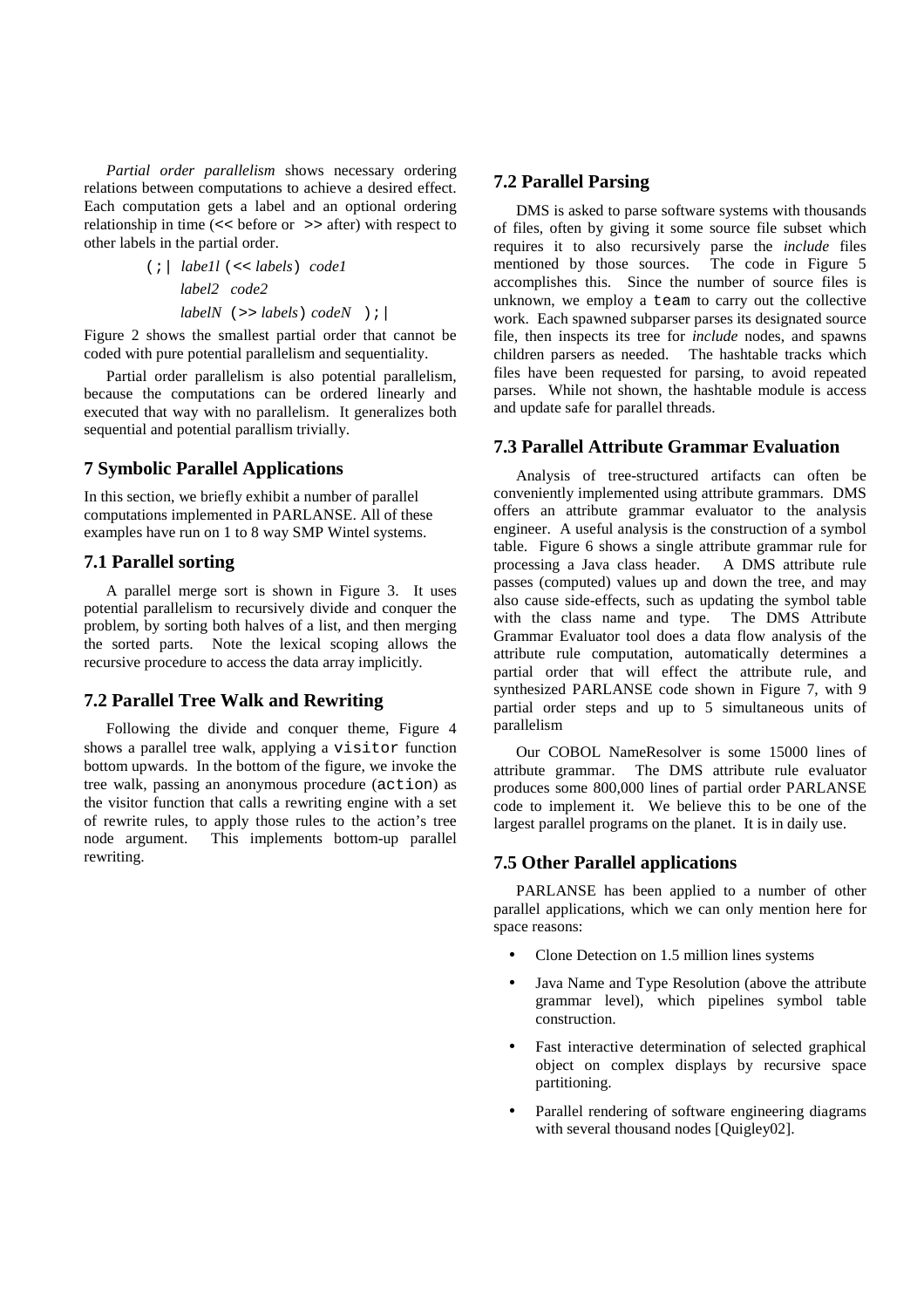#### **8. Summary**

This paper has discussed how symbolic computation on scale needs parallelism. An overview of an industrial strength, large-scale transformation system, DMS, was provided as a motivating example. The DMS implementation language, PARLANSE, is a parallel programming language that provides facilities for irregular parallelism as found in symbolic applications. We exhibited a number of running parallel programs used for various symbolic computations inside DMS.

We have preliminary numbers showing that indeed we are achieving some of the desired parallelism. While we have not achieved maximal parallelism under most circumstances, we think this is more a tuning problem than a fundamental technology problem. Being able to construct a reliable system as complex as DMS with parallelism is a fundamental step towards actually harnessing it.

#### **References**

- [ABFP86] G. Arango, I. Baxter, C. Pidgeon, P. Freeman, *TMM: Software Maintenance by Transformation*, IEEE Software 3(3), May 1986, pp. 27-39
- [Arvind93] R. Nikhil, G. Papadopoulos, Arvind *\*T: A Multithreaded Massively Parallel Architecture*. International Symposium on Computer Architecture 1992, ACM Press
- [Baxter90] I. Baxter, **Transformational Maintenance by Reuse of Design Histories** Ph.D. Thesis, Information and Computer Science Department, University of California at Irvine, Nov.  $1990$  TR  $90-36$ .
- [Baxter92] I. Baxter. 1992. *Design Maintenance Systems,* Comm. of the ACM 35(4), 1992, ACM.

[Baxter01a] I. Baxter, *Branch Coverage For Arbitrary Languages Made Easy: Transformation Systems to the Rescue!*, IWAPATV2/ICSE2001,

http://www.semdesigns.com/Company/

Publications/TestCoverage.pdf

- [Baxter01b] I. Baxter, *Breaking the Software Development Roadblock: Continuous Software Enhancement By Design Maintenance,* Software Design and Productivity Workshop, Vanderbilt University 2001, http://www.isis.vanderbilt.edu/sdp/Papers/ Ira%20Baxter%20(Breaking%20the%20Software %20Development).doc
- [BaxMeh97] I. Baxter and M. Mehlich, "Reverse Engineering is Reverse Forward Engineering". 4th Working Conference on Reverse Engineering, IEEE, 1997.
- [BaxMeh01] I. Baxter, M. Mehlich, *Preprocessor Conditional Removal by Simple Partial Evaluation,* AST01/WCRE2001, 2001, IEEE.
- [BaxPidg97] I. Baxter and C. Pidgeon. *Software Change Through Design Maintenance.* International Conference on Software Maintenance, 1997, IEEE
- [BaxterEtAl98] I. Baxter, et. al *Clone Detection Using Abstract Syntax Trees*, International Conference on Software Maintenance, 1998, IEEE.
- [DMS2001] www.semdesigns.com/Products/DMS/DMSToolkit.html.
- [Lucovsky00], M. Lucovsky, *From NT OS/2 to Windows 2000 and Beyond. A Software-Engineering Odyssey*, Keynote, 4 th Usenix Windows Systems Symposium 2000, IEEE
- [Neighbors84] J. Neighbors. *The Draco Approach to Constructing Software from Components*. IEEE Transactions on Software Engineering 10(5):564-574, 1984.
- [Quigley02] A. Quigley, **Large Scale Relational Information Visualization, Clustering and Abstraction** Ph.D. Thesis, Computer Science Department, University of Newcastle, Australia, March 2002
- [Ricca02] F. Ricca, P. Tonella, and I. Baxter, *Web Application Transformations based on Rewrite Rules*, submitted, Information and Software Technology, September 2002, Elsevier]
- [Tomita86] M. Tomita, **Efficient Parsing for Natural Languages**, Kluwer Academic Publishers, 1988.
- [Wheeler01], D. Wheeler, *More than a Gigabuck: Estimating GNU/Linux's Size*, Sixth International Workshop on Program Comprehension, 1998, IEEE
- [vandenBrand98], M van den Brand, et al, *Current Parsing Techniques in Software Renovation Considered Harmful*, Sixth International Workshop on Program Comprehension, 1998, IEEE